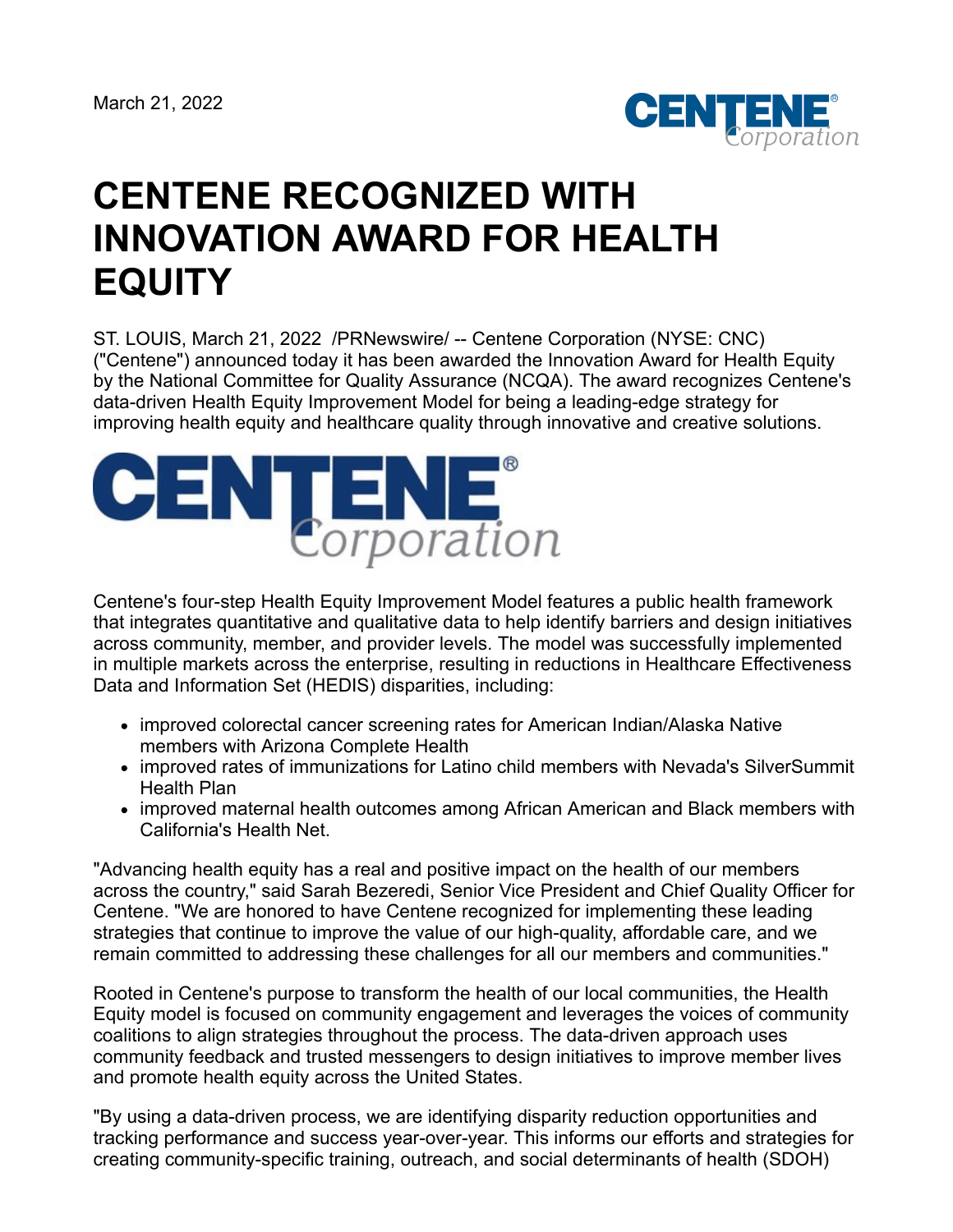integration interventions so we can serve our communities, members, and providers with the highest quality of equitable care," said Bezeredi.

Given the success of the model, Centene plans to implement its Health Equity Improvement Model across the enterprise.

## **About NCQA**

NCQA is a private, nonprofit organization dedicated to improving healthcare quality. NCQA accredits and certifies a wide range of healthcare organizations. It also recognizes clinicians and practices in key areas of performance. NCQA's Healthcare Effectiveness Data and Information Set (HEDIS®) is the most widely used performance measurement tool in healthcare. NCQA's website (ncqa.org) contains information to help consumers, employers and others make informed healthcare choices.

## **About Centene Corporation**

Centene Corporation, a Fortune 25 company, is a leading healthcare enterprise that is committed to helping people live healthier lives. The Company takes a local approach – with local brands and local teams – to provide fully integrated, high-quality, and cost-effective services to government-sponsored and commercial healthcare programs, focusing on underinsured and uninsured individuals. Centene offers affordable and high-quality products to nearly 1 in 15 individuals across the nation, including Medicaid and Medicare members (including Medicare Prescription Drug Plans) as well as individuals and families served by the Health Insurance Marketplace, the TRICARE program, and individuals in correctional facilities. The Company also serves several international markets, and contracts with other healthcare and commercial organizations to provide a variety of specialty services focused on treating the whole person. Centene focuses on long-term growth and value creation as well as the development of its people, systems, and capabilities so that it can better serve its members, providers, local communities, and government partners.

Centene uses its investor relations website to publish important information about the Company, including information that may be deemed material to investors. Financial and other information about Centene is routinely posted and is accessible on Centene's investor relations website, [https://investors.centene.com/.](https://investors.centene.com/)

## **Forward-Looking Statements**

*All statements, other than statements of current or historical fact, contained in this press release are forward-looking statements. Without limiting the foregoing, forward-looking statements often use words such as "believe," "anticipate," "plan," "expect," "estimate," "intend," "seek," "target," "goal," "may," "will," "would," "could," "should," "can," "continue" and other similar words or expressions (and the negative thereof). Centene (the Company, our, or we) intends such forward-looking statements to be covered by the safe-harbor provisions for forward-looking statements contained in the Private Securities Litigation Reform Act of 1995, and we are including this statement for purposes of complying with these safe-harbor provisions. In particular, these statements include, without limitation, statements about our future operating or financial performance, market opportunity, value creation strategy, competition, expected activities in completed and future acquisitions, including statements about the impact of our recently completed acquisition of Magellan Health (the Magellan Acquisition), other recent and future acquisitions and dispositions, investments and the adequacy of our available cash resources. These forward-looking statements reflect our current views with respect to future events and are based on*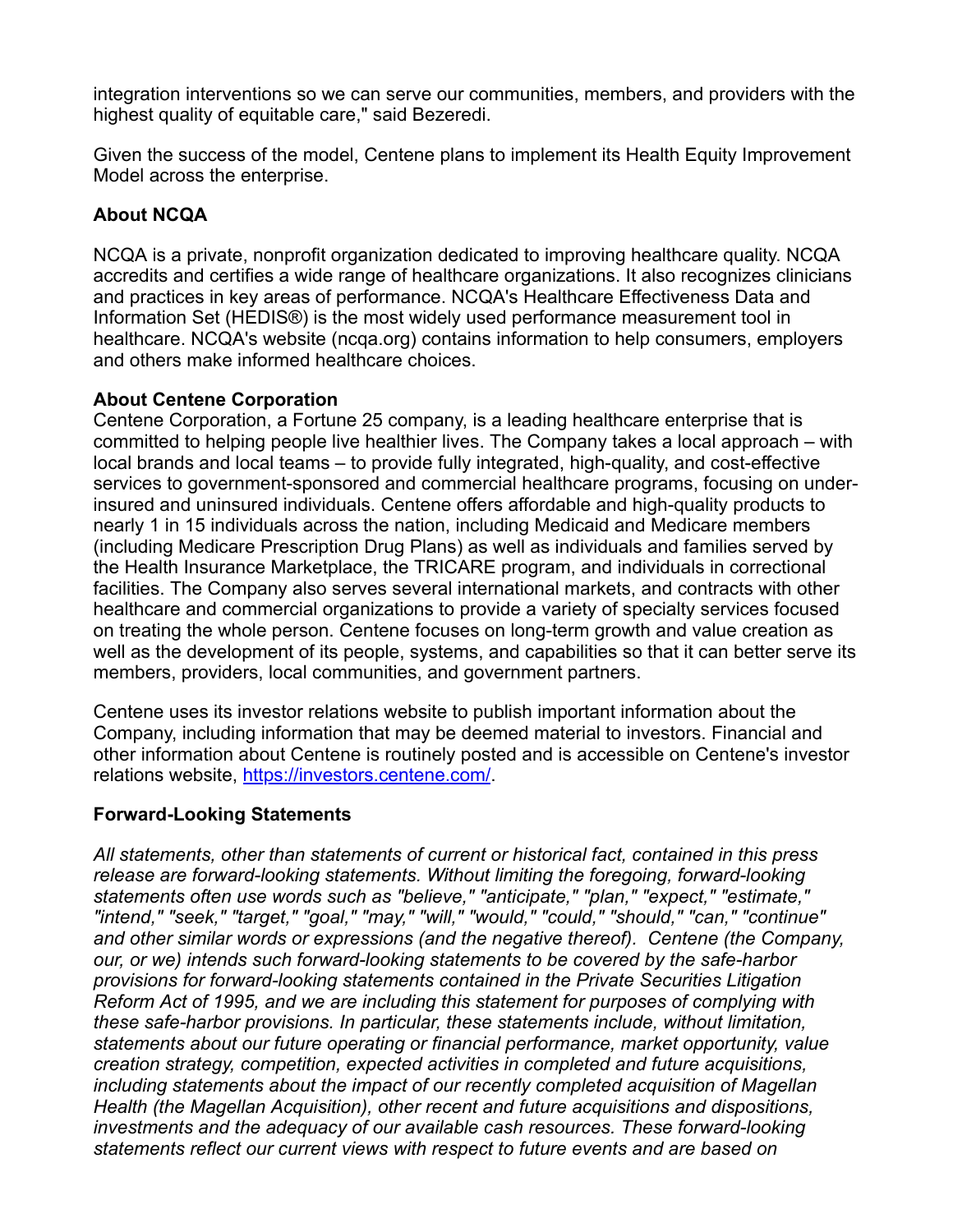*numerous assumptions and assessments made by us in light of our experience and perception of historical trends, current conditions, business strategies, operating environments, future developments and other factors we believe appropriate. By their nature, forward-looking statements involve known and unknown risks and uncertainties and are subject to change because they relate to events and depend on circumstances that will occur in the future, including economic, regulatory, competitive and other factors that may cause our or our industry's actual results, levels of activity, performance or achievements to be materially different from any future results, levels of activity, performance or achievements expressed or implied by these forward-looking statements. These statements are not guarantees of future performance and are subject to risks, uncertainties and assumptions. All forward-looking statements included in this press release are based on information available to us on the date hereof. Except as may be otherwise required by law, we undertake no obligation to update or revise the forward-looking statements included in this press release, whether as a result of new information, future events or otherwise, after the date hereof. You should not place undue reliance on any forward-looking statements, as actual results may differ materially from projections, estimates, or other forward-looking statements due to a variety of important factors, variables and events including, but not limited to: our ability to accurately predict and effectively manage health benefits and other operating expenses and reserves, including fluctuations in medical utilization rates due to the impact of COVID-19; the risk that the election of new directors, changes in senior management and inability to retain key personnel may create uncertainty or negatively impact our ability to execute quickly and effectively; uncertainty as to the expected financial performance of the combined company following the recent completion of the Magellan Acquisition; the possibility that the expected synergies and value creation from the Magellan Acquisition or the WellCare Acquisition (or other acquired businesses) will not be realized, or will not be realized within the respective expected time periods; the risk that unexpected costs will be incurred in connection with the integration of the Magellan Acquisition or that the integration of Magellan Health will be more difficult or time consuming than expected, or similar risks from other acquisitions we may announce or complete from time to time; disruption from the integration of the Magellan Acquisition or from the integration of the WellCare Acquisition, or similar risks from other acquisitions we may announce or complete from time to time, including potential adverse reactions or changes to business relationships with customers, employees, suppliers or regulators, making it more difficult to maintain business and operational relationships; a downgrade of the credit rating of our indebtedness; competition; membership and revenue declines or unexpected trends; changes in healthcare practices, new technologies, and advances in medicine; increased healthcare costs; changes in economic, political or market conditions; changes in federal or state laws or regulations, including changes with respect to income tax reform or government healthcare programs as well as changes with respect to the Patient Protection and Affordable Care Act and the Health Care and Education Affordability Reconciliation Act (collectively referred to as the ACA) and any regulations enacted thereunder that may result from changing political conditions, the new administration or judicial actions; rate cuts or other payment reductions or delays by governmental payors and other risks and uncertainties affecting our government businesses; our ability to adequately price products; tax matters; disasters or major epidemics; changes in expected contract start dates; provider, state, federal, foreign and other contract changes and timing of regulatory approval of contracts; the expiration, suspension, or termination of our contracts with federal or state governments (including, but not limited to, Medicaid, Medicare, TRICARE or other customers); the difficulty of predicting the timing or outcome of legal or regulatory proceedings or matters, including, but not limited to, our ability to resolve claims and/or allegations made by states with regard to past practices, including at Envolve Pharmacy Solutions, Inc. (Envolve), as our pharmacy benefits manager (PBM) subsidiary,*